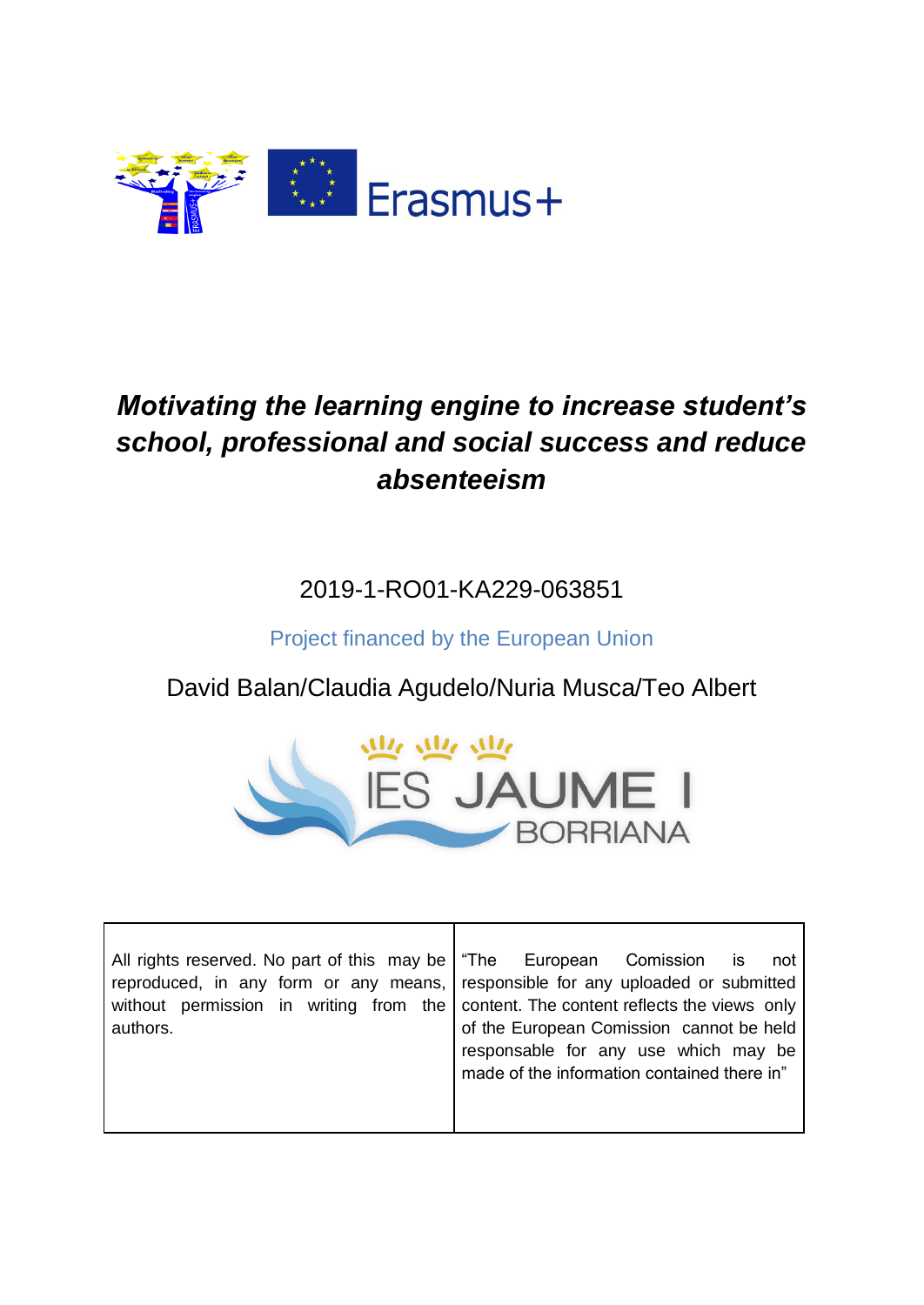## MATHS EXERCISES

**1-** Calculate the value of each letter so every line, row and diagonal have the same sum.



**2-** We have 3 cities: N, M and P. A businessman who travels by plane, when he goes from M to N he has to delay his watch 2 hours when he gets to N. And when he goes from M to P he must fast forward his watch when he gets to P. If he goes from P to N at 11 p.m. and the journey has 4 hours, what time will be when he arrives to N?

## **3-** Find the logic

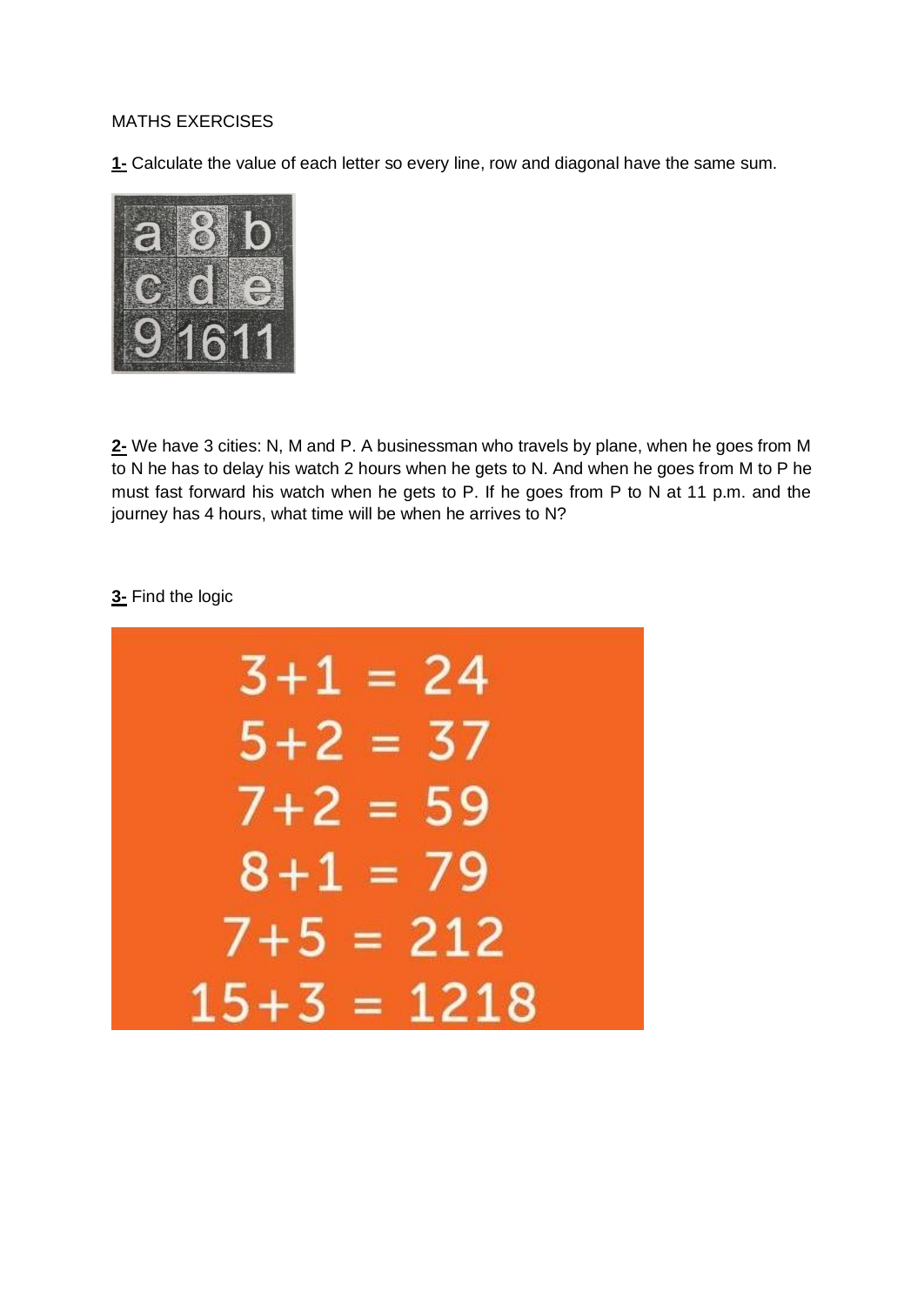## **4-** Find the secret number

|                        | ٠                        |           | 28 |
|------------------------|--------------------------|-----------|----|
|                        | $rac{1}{2}$              | $\cdot$ . | 30 |
| $\bullet$<br>$\bullet$ | $\overline{\phantom{a}}$ |           | 20 |
|                        | $\bullet$ $\bullet$      |           | 16 |
| 19                     | <b>20</b>                | 30        |    |